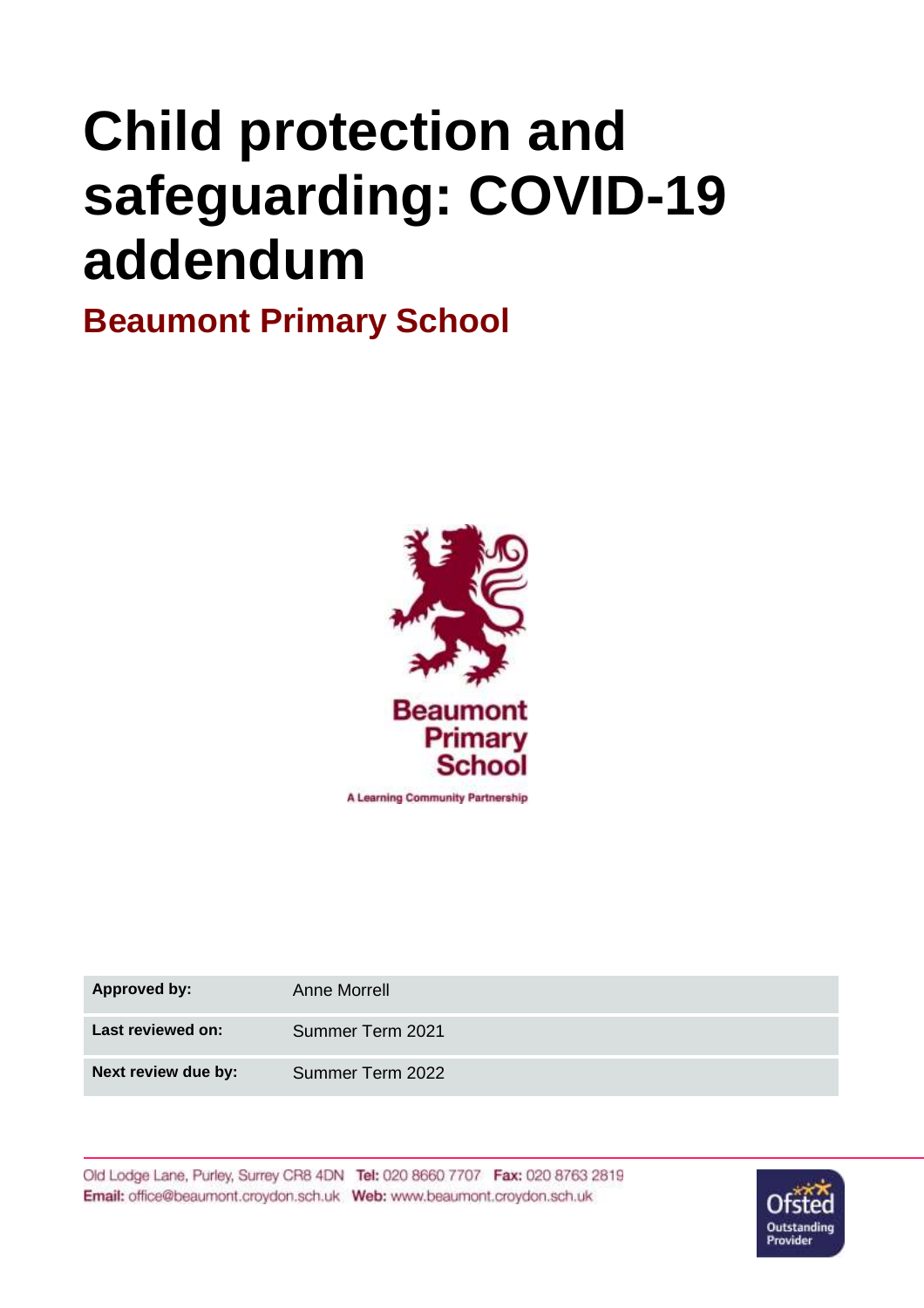# **Contents**

Important contacts

- 1. Scope and definitions
- 2. Core safeguarding principles
- 3. Reporting concerns
- 4. DSL (and deputy) arrangements
- 5. Working with other agencies
- 6. Monitoring attendance
- 7. Peer-on-peer abuse
- 8. Concerns about a staff member or volunteer
- 9. Support for children who aren't 'vulnerable' but where we have concerns
- 10. Contact plans
- 11. Safeguarding all children
- 12. Online safety
- 13. Mental health
- 14. Staff recruitment, training and induction
- 15. Children attending other settings
- 16. Monitoring arrangements
- 17. Links with other policies

#### **Important contacts**

| <b>ROLE</b>                                                                            | <b>NAME</b>            | <b>CONTACT DETAILS</b>                                      |
|----------------------------------------------------------------------------------------|------------------------|-------------------------------------------------------------|
| Designated safeguarding lead<br>(DSL)                                                  | Anne Morrell           | headteacher@beaumont.croydon.sch.uk                         |
| Deputy DSL                                                                             | Chris Hatton           | chatton@beaumont.croydon.sch.uk                             |
| Other contactable DSL(s)<br>and/or deputy DSL(s):                                      | Kati Cock<br>Jo Beeson | kcock@beaumont.croydon.sch.uk<br>jo@beaumont.croydon.sch.uk |
| Designated member of senior<br>leadership team if DSL (and<br>deputy) can't be on site | Kati Cock              | kcock@beaumont.croydon.sch.uk                               |
| Headteacher                                                                            | Anne Morrell           | headteacher@beaumont.croydon.sch.uk                         |
| Local authority designated<br>officer (LADO)                                           | Steve Hall             | 020 8255 2889                                               |
| Chair of governors                                                                     | Mike Fisher            | chair@beaumont.croydon.sch.uk                               |

Old Lodge Lane, Purley, Surrey CR8 4DN Tel: 020 8660 7707 Fax: 020 8763 2819 Email: office@beaumont.croydon.sch.uk Web: www.beaumont.croydon.sch.uk

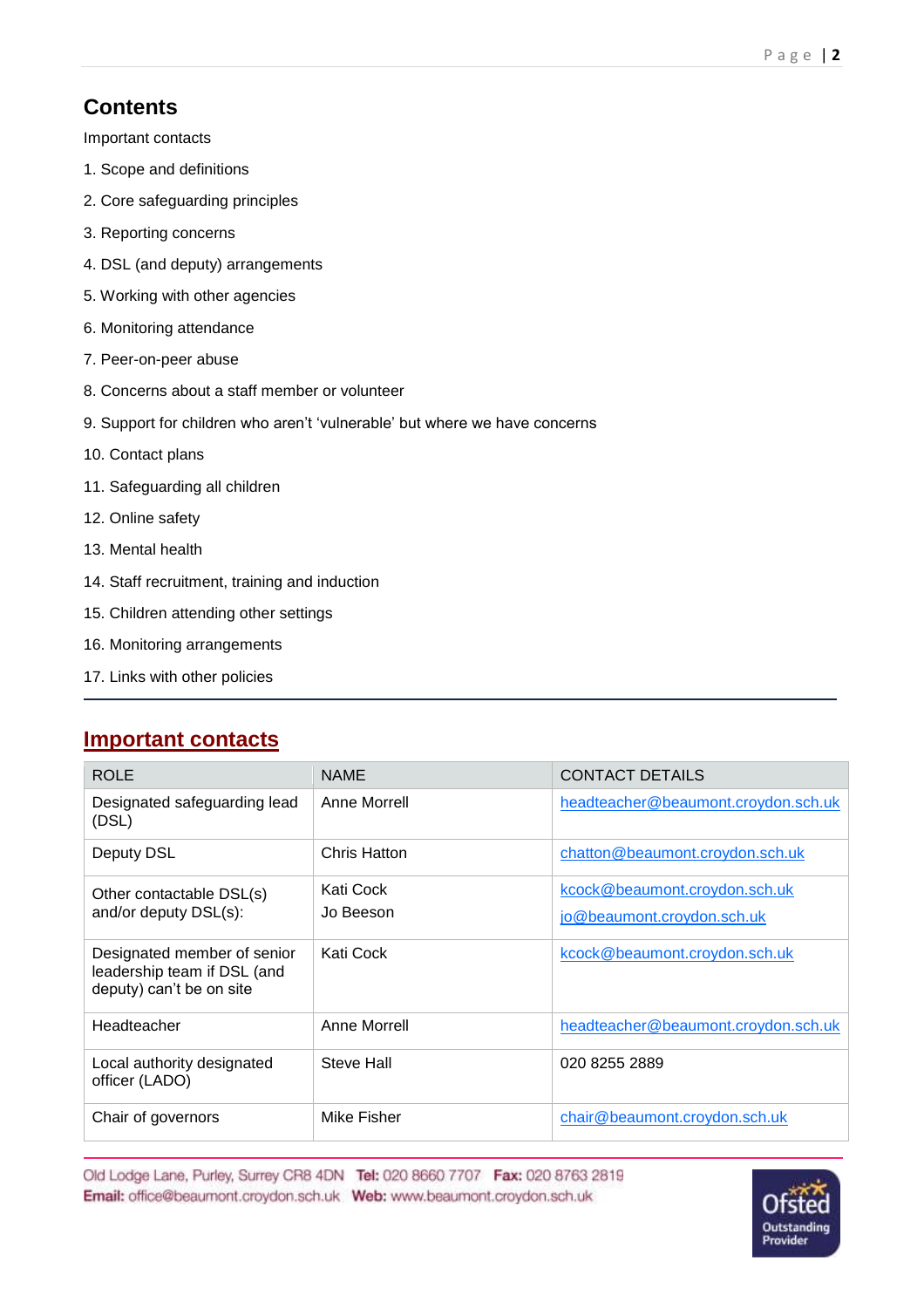# **1. Scope and definitions**

This addendum applies during the period of school closure due to COVID-19, and reflects updated advice from our 3 local safeguarding partner's Chief officers of police, Clinical commissioning group and local authority (LA) Croydon Council.

It sets out changes to our normal child protection policy in light of the Department for Education's guidance [Coronavirus: safeguarding in schools, colleges and other providers,](https://www.gov.uk/government/publications/covid-19-safeguarding-in-schools-colleges-and-other-providers) and should be read in conjunction with that policy.

Unless covered here, our normal child protection policy continues to apply.

The Department for Education's (DfE's) definition of 'vulnerable children' includes those who:

- Have a social worker, including children:
	- With a child protection plan
	- Assessed as being in need
	- Looked after by the local authority
- Have an education, health and care (EHC) plan

# **2. Core safeguarding principles**

We will still have regard to the statutory safeguarding guidance, [Keeping Children Safe in Education.](https://www.gov.uk/government/publications/keeping-children-safe-in-education--2)

Although we are operating in a different way to normal, we are still following these important safeguarding principles:

- The best interests of children must come first
- If anyone has a safeguarding concern about any child, they should continue to act on it immediately
- A designated safeguarding lead (DSL) or deputy should be available at all times (see section 4 for details of our arrangements)
- It's essential that unsuitable people don't enter the school workforce or gain access to children
- Children should continue to be protected when they are online

## **3. Reporting concerns**

All staff and volunteers must continue to act on any concerns they have about a child immediately. It is still vitally important to do this, both for children still attending school and those at home.

As a reminder, all staff should continue to work with and support children's social workers, where they have one, to help protect vulnerable children.

## **4. DSL (and deputy) arrangements**

We aim to have a trained DSL or deputy DSL on site wherever possible. Details of all important contacts are listed in the 'Important contacts' section at the start of this addendum.

If our DSL (or deputy) can't be in school, they can be contacted remotely by email:

[headteacher@beaumont.croydon.sch.uk](mailto:headteacher@beaumont.croydon.sch.uk)

We will keep all school staff and volunteers informed by email as to who will be the DSL (or deputy) on any given day, and how to contact them.

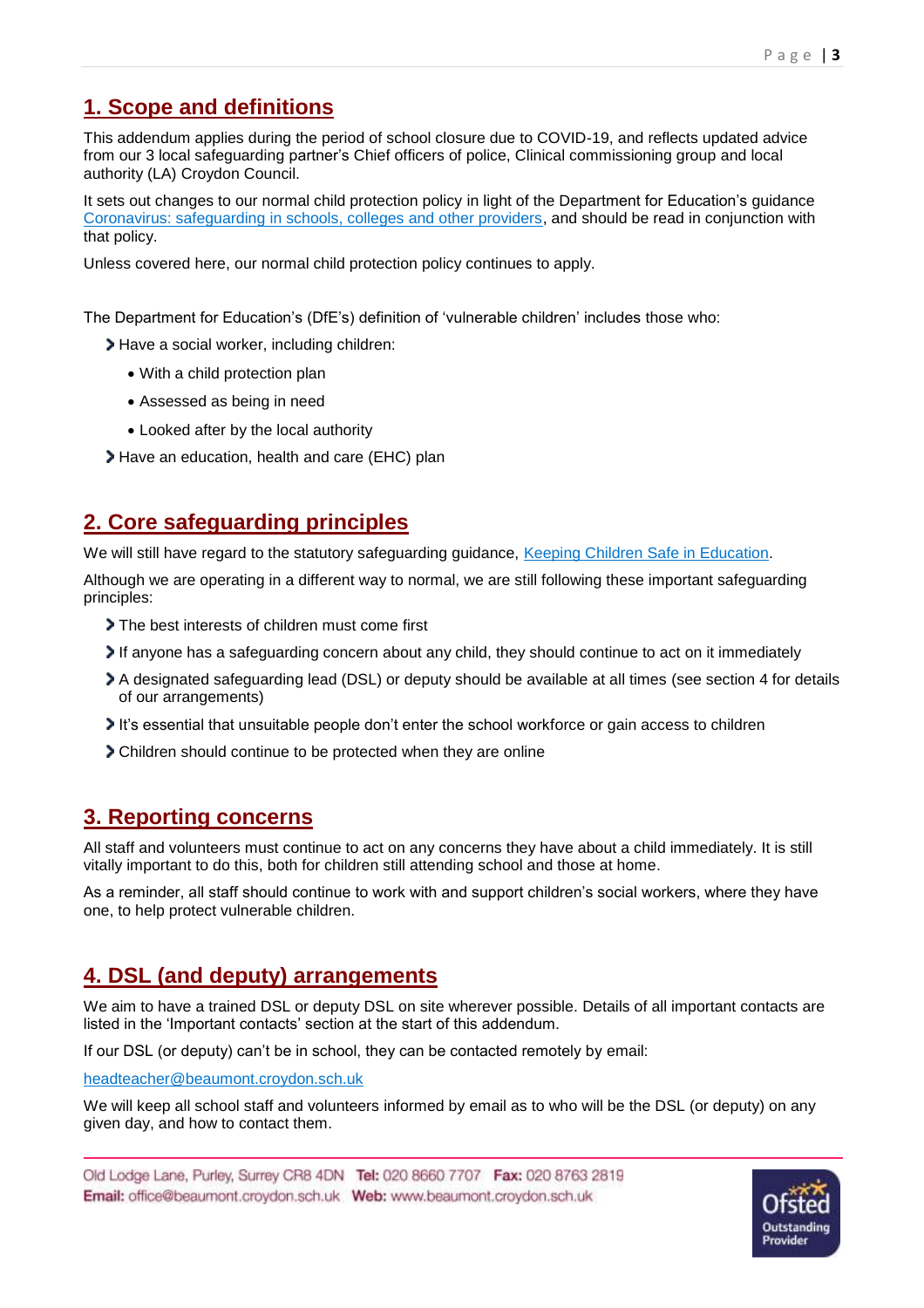We will ensure that DSLs (and deputies), wherever their location, know who the most vulnerable children in our school are.

On occasions where there is no DSL or deputy on site, a senior leader will take responsibility for co-ordinating safeguarding. This will be Jonathan Rosenthal.

You can contact them by email: *jrosenthal@beaumont.croydon.sch.uk* 

The senior leader will be responsible for liaising with the off-site DSL (or deputy) to make sure they (the senior leader) can:

- I dentify the most vulnerable children in school
- Update and manage access to child protection files, where necessary
- Liaise with children's social workers where they need access to children in need and/or to carry out statutory assessments

#### **5. Working with other agencies**

We will continue to work with children's social care, and with virtual school heads for looked-after and previously looked-after children.

We will continue to update this addendum where necessary, to reflect any updated guidance from:

- > Our 3 local safeguarding partners
- The local authority about children with education, health and care (EHC) plans, the local authority designated officer and children's social care, reporting mechanisms, referral thresholds and children in need

The following guidance is currently in place:

#### **6. Monitoring attendance**

As most children will not be attending school during this period of school closure, we will not be completing our usual attendance registers or following our usual procedures to follow up on non-attendance.

The exception to this is where any child we expect to attend school during the closure doesn't attend, or stops attending. In these cases, we will:

- Follow up on their absence with their parents or carers, by telephoning them.
- Notify their social worker, where they have one

We are using the Department for Education's daily online attendance form to keep an accurate record of who is attending school.

We will make arrangements with parents and carers to make sure we have up-to-date emergency contact details, and additional contact details where possible by telephone before the lockdown.

## **7. Peer-on-peer abuse**

We will continue to follow the principles set out in part 5 of Keeping Children Safe in Education when managing reports and supporting victims of peer-on-peer abuse.

Staff should continue to act on any concerns they have immediately – about both children attending school and those at home.

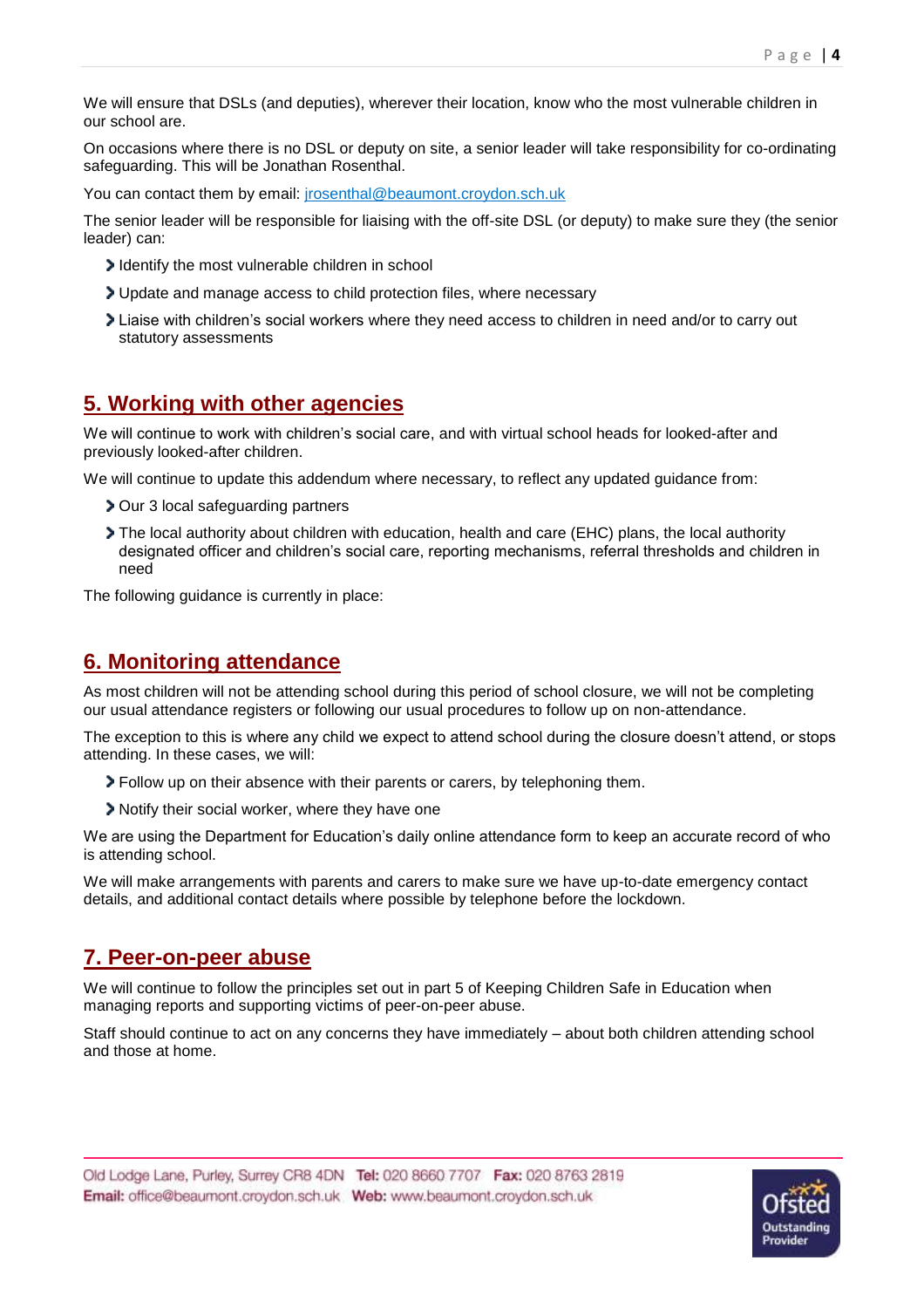## **8. Concerns about a staff member or volunteer**

We will continue to follow the principles set out in part 4 of Keeping Children Safe in Education.

Staff should continue to act on any concerns they have immediately – whether those concerns are about staff/volunteers working on site or remotely.

We will continue to refer adults who have harmed or pose a risk of harm to a child or vulnerable adult to the Disclosure and Barring Service (DBS).

We will continue to refer potential cases of teacher misconduct to the Teaching Regulation Agency. We will do this using the email address [Misconduct.Teacher@education.gov.uk](mailto:Misconduct.Teacher@education.gov.uk) for the duration of the COVID-19 period, in line with government guidance.

#### **9. Support for children who aren't 'vulnerable' but where we have concerns**

We have the option to offer places in school to children who don't meet the Department for Education's definition of 'vulnerable', but who we have safeguarding concerns about. We will work with parents/carers to do this. For example, children who have previously had a social worker, or who haven't met the threshold for a referral but where staff have raised concerns.

If these children will not be attending school, we will put a contact plan in place, as explained in section 10 below.

# **10. Contact plans**

We have contact plans for children with a social worker and children who we have safeguarding concerns about, for circumstances where:

- They won't be attending school (for example where the school, parent/carer and social worker, if relevant, have decided together that this wouldn't be in the child's best interests); or
- They would usually attend but have to self-isolate

Each child has an individual plan which sets out:

- Headteacher will make contact
- How often the school will make contact this will be at least once a week
- How staff will make contact this will be by email.

We have agreed these plans with children's social care where relevant, and will review them weekly.

If we can't make contact, we will, for example contact children's social care or the police.

## **11. Safeguarding all children**

Staff and volunteers are aware that this difficult time potentially puts all children at greater risk.

Staff and volunteers will continue to be alert to any signs of abuse, or effects on pupils' mental health that are also safeguarding concerns, and act on concerns immediately in line with the procedures set out in section 3 above.

For children at home, they will look out for signs like:

Not completing assigned work or logging on to school systems

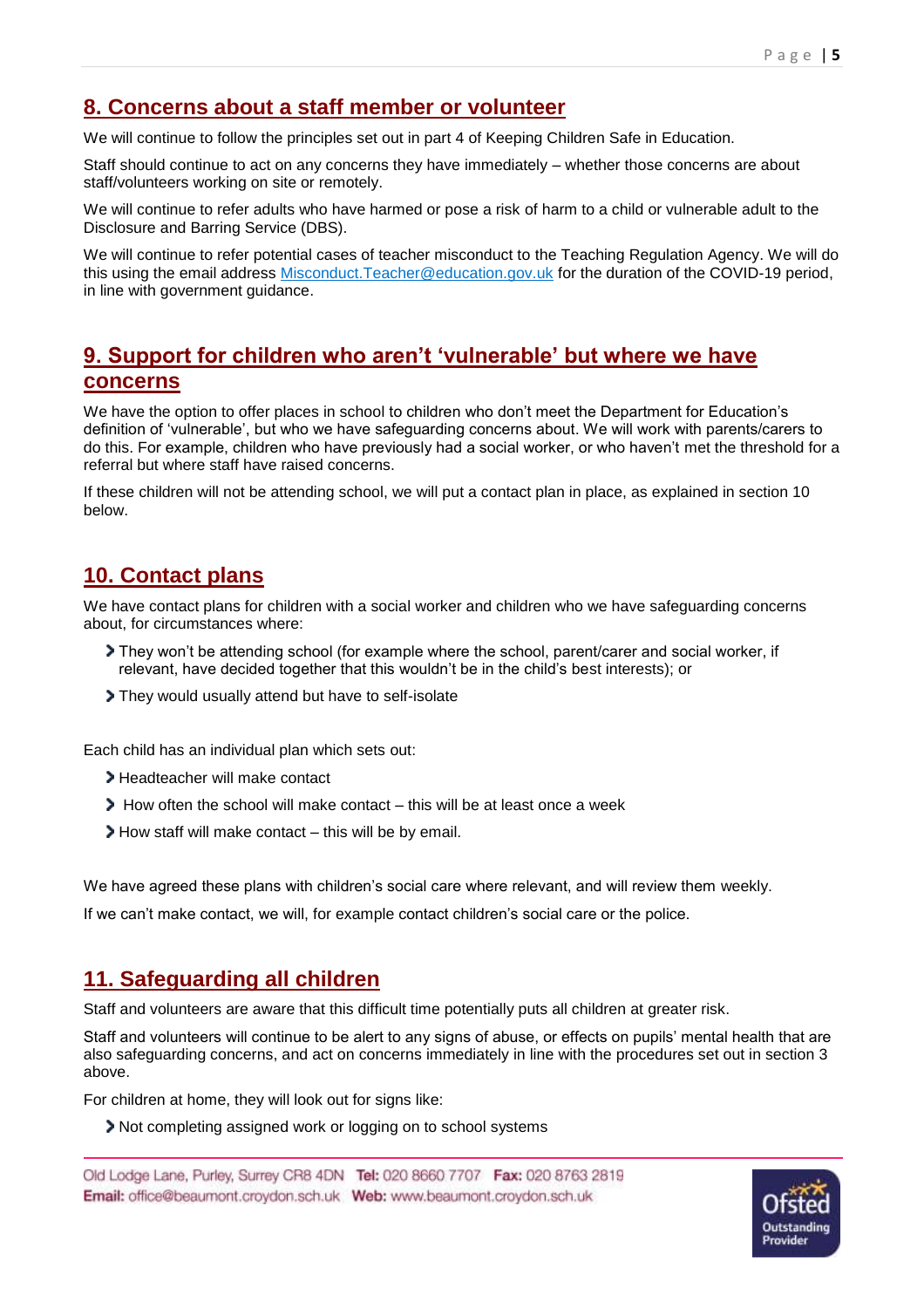- > No contact from children or families
- Seeming more withdrawn during any class check-ins or video calls

Children are likely to be spending more time online during this period – see section 12 below for our approach to online safety both in and outside school.

See section 13 below for information on how we will support pupils' mental health.

## **12. Online safety**

#### **12.1 In school**

We will continue to have appropriate filtering and monitoring systems in place in school.

#### **12.2 Outside school**

Where staff are interacting with children online, they will continue to follow our existing Code of Conduct for School Based Staff policy.

Staff will continue to be alert to signs that a child may be at risk of harm online, and act on any concerns immediately, following our reporting procedures as set out in section 3 of this addendum.

We will make sure children know how to report any concerns they have back to our school, and signpost them to other sources of support too.

#### **13.3 Working with parents and carers**

We will make sure parents and carers:

- Are aware of the potential risks to children online and the importance of staying safe online
- Know what our school is asking children to do online, including what sites they will be using and who they will be interacting with from our school if we decide to use an interactive learning platform.
- Are aware that they should only use reputable online companies or tutors if they wish to supplement the remote teaching and resources our school provides
- Know where else they can go for support to keep their children safe online Online safety at Beaumont on the website.

## **13. Mental health**

Where possible, we will continue to offer our current support for pupil mental health for all pupils. An offer to come into school.

We will also signpost all pupils, parents and staff to other resources to support good mental health at this time.

When setting expectations for pupils learning remotely and not attending school, teachers will bear in mind the potential impact of the current situation on both children's and adults' mental health.

# **14. Staff recruitment, training and induction**

#### **14.1 Recruiting new staff and volunteers**

We continue to recognise the importance of robust safer recruitment procedures, so that adults and volunteers who work in our school are safe to work with children.

We will continue to follow our safer recruitment procedures, and part 3 of Keeping Children Safe in Education.

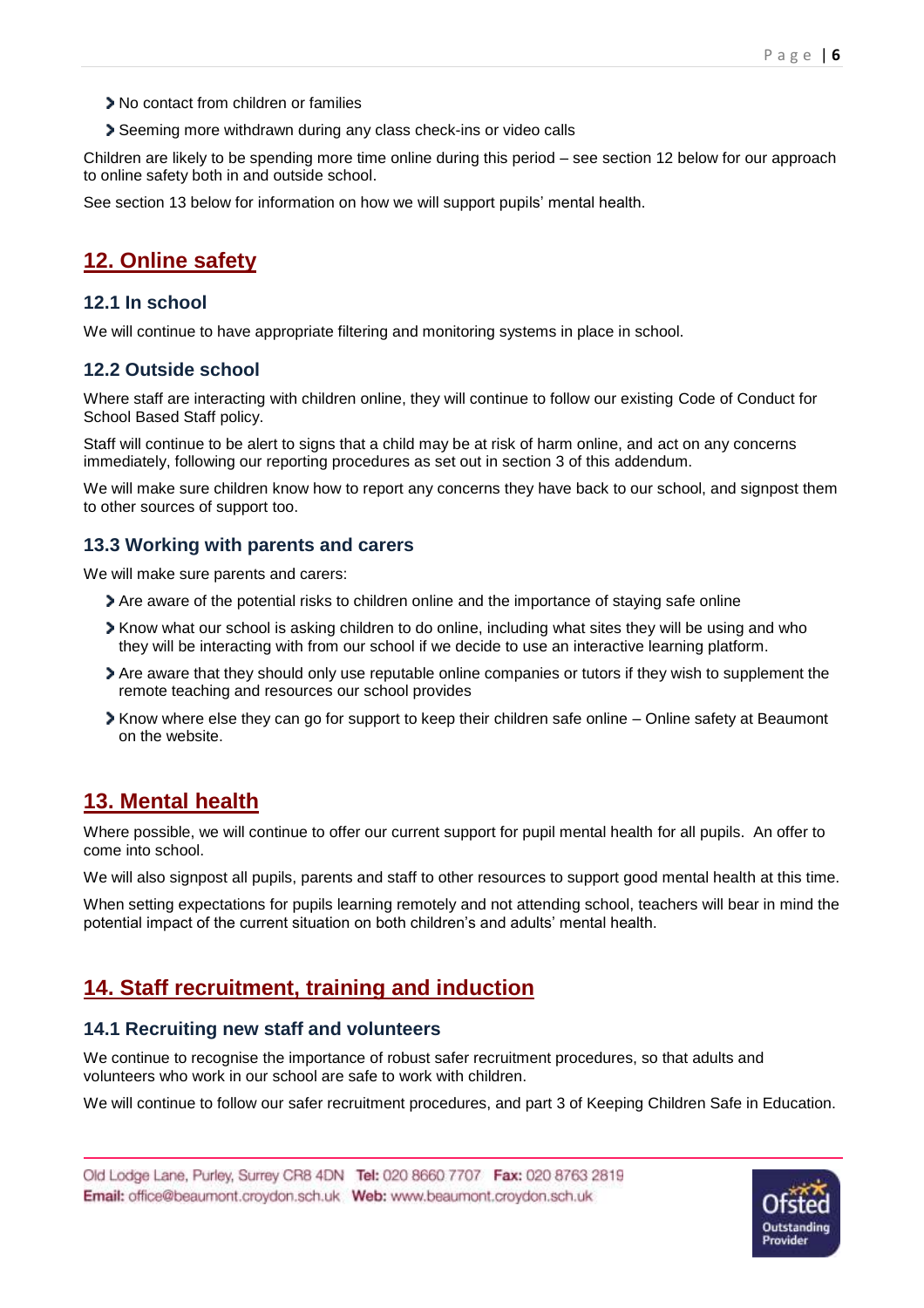In urgent cases, when validating proof of identity documents to apply for a DBS check, we will initially accept verification of scanned documents via online video link, rather than being in physical possession of the original documents. This approach is in line with revised guidance from the DBS.

New staff must still present the original documents when they first attend work at our school.

We will continue to do our usual checks on new volunteers, and do risk assessments to decide whether volunteers who aren't in regulated activity should have an enhanced DBS check, in accordance with paragraphs 167-172 of Keeping Children Safe in Education.

#### **14.2 Staff 'on loan' from other schools**

We will assess the risks of staff 'on loan' working in our school, and seek assurance from the 'loaning' school that staff have had the appropriate checks. Jo Beeson will carry out a risk assessment.

We will also use the DBS Update Service, where these staff have signed up to it, to check for any new information.

#### **14.3 Safeguarding induction and training**

We will make sure staff and volunteers are aware of changes to our procedures and local arrangements.

New staff and volunteers will continue to receive:

- > A safeguarding induction
- A copy of our Safeguarding Children policy (and this addendum)
- Keeping Children Safe in Education part 1

We will decide on a case-by-case basis what level of safeguarding induction staff 'on loan' need. In most cases, this will be:

- A copy of our Safeguarding Children policy and this addendum
- Confirmation of local processes
- Confirmation of DSL arrangements

#### **14.4 Keeping records of who's on site**

We will keep a record of which staff and volunteers are on site each day, and that appropriate checks have been carried out for them.

We will continue to keep our single central record up to date.

We will use the single central record to log:

- Everyone working or volunteering in our school each day, including staff 'on loan'
- Details of any risk assessments carried out on staff and volunteers on loan from elsewhere

#### **15. Children attending other settings**

Where children are temporarily required to attend another setting, we will make sure the receiving school is provided with any relevant welfare and child protection information.

Wherever possible, our DSL (or deputy) and/or special educational needs co-ordinator (SENDCO) will share, as applicable:

- The reason(s) why the child is considered vulnerable and any arrangements in place to support them
- The child's EHC plan, child in need plan, child protection plan or personal education plan
- > Details of the child's social worker